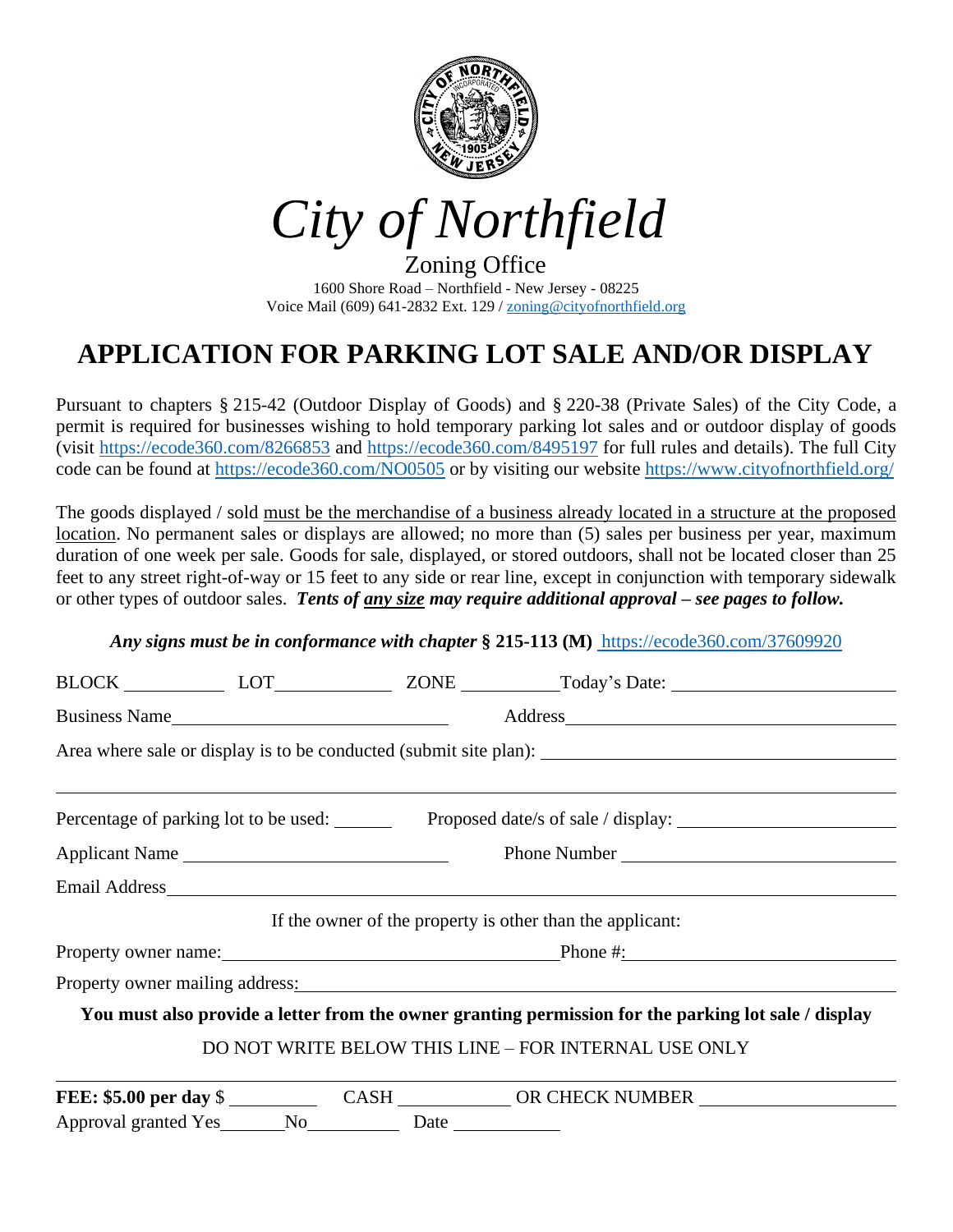## **Guidelines for determining permit requirements for tents, tensioned membrane structures and canopies**

|                                                                                                                                                           | <b>UFC</b><br>Permit | <b>UCC</b><br>Permit | N <sub>0</sub> |
|-----------------------------------------------------------------------------------------------------------------------------------------------------------|----------------------|----------------------|----------------|
|                                                                                                                                                           | Required,            | Required,            | Permit         |
|                                                                                                                                                           | <b>N.J.A.C.</b>      | N.J.A.C.             | Required       |
|                                                                                                                                                           | $5:70-2.7$           | $5:23 - 2.14$        |                |
| Tent, tensioned membrane structure, or canopy less 900 square feet in area or less and<br>30 feet or less in any dimension without platforms or bleachers |                      |                      | $\mathbf{X}$   |
| Tent, tensioned membrane structure, or canopy greater than 900 square feet in area or                                                                     | Type 1               |                      |                |
| more than 30 feet in any dimension, but 16,800 square feet or less in area and 140 feet                                                                   |                      |                      |                |
| or less in any dimension, whether it is composed of one unit or multiple units                                                                            | $\mathbf{X}$         |                      |                |
| Tent, tensioned membrane structure, or canopy greater than 900 square feet in area or                                                                     | Type 1               |                      |                |
| more than 30 feet in any dimension, but 16,800 square feet or less in area and 140 feet                                                                   |                      |                      |                |
| or less in any dimension that contains platforms or bleachers 11 feet or less in height,                                                                  | $\mathbf{X}$         |                      |                |
| whether it is composed of one unit or multiple units                                                                                                      |                      |                      |                |
| Tent, tensioned membrane structure, or canopy greater than 16,800 square feet or                                                                          |                      | $\mathbf X$          |                |
| greater than 140 feet in any dimension                                                                                                                    |                      |                      |                |
| Tent, tensioned membrane structure, or canopy of any size remaining in place for                                                                          |                      | $\mathbf X$          |                |
| more than 180 days                                                                                                                                        |                      |                      |                |
| Tent, tensioned membrane structure, or canopy of any size used or occupied between                                                                        |                      | $\mathbf X$          |                |
| December 1 and March 31                                                                                                                                   |                      |                      |                |
| Tent, tensioned membrane structure, or canopy of any size having a permanent                                                                              |                      | $\mathbf{X}$         |                |
| anchoring system                                                                                                                                          |                      |                      |                |
| Tent, tensioned membrane structure, or canopy of any size containing platforms or                                                                         |                      |                      |                |
| bleachers greater than 11 feet in height                                                                                                                  |                      | X                    |                |
| Tent, tensioned membrane structure, or canopy greater than 900 square feet in area or                                                                     | Type 1               |                      |                |
| more than 30 feet in any dimension, but 16,800 square feet or less in area and 140 feet                                                                   |                      |                      |                |
| or less in any dimension, whether it is composed of one unit or multiple units, that                                                                      | $\mathbf{X}$         | X                    |                |
| installs electrical equipment, electrical wiring or mechanical equipment that is                                                                          |                      |                      |                |
| supplied by other than (cord and plug) temporary wiring in accordance with the                                                                            |                      |                      |                |
| Uniform Fire Code                                                                                                                                         |                      |                      |                |

#### **Uniform Fire Code Definitions** *(also see Chapter 31 of the IFC 2015, NJ edition, for other applicable requirements)*

**Canopy**: A structure or architectural projection of rigid construction over which a covering is attached that provides weather protection, identity or decoration, and may be structurally independent or supported by attachment to a building on one end and by not less than one stanchion on the outer end.

**Tent**: A structure, enclosure or shelter constructed of fabric or pliable material supported by any manner except by air or the contents that it protects, with sidewalls or drops on more than 25 percent of the perimeter.

**Temporary wiring:** Temporary wiring for electrical power and lighting installations is allowed for a period not to exceed 90 days. Temporary wiring methods shall meet the applicable provisions of the electrical subcode of the Uniform Construction Code.

#### **Uniform Construction Code Definitions** *(also see Chapter 31 of the IBC 2018, NJ edition, for other applicable requirements)*

**Canopy:** A permanent structure or architectural projection of rigid construction over which a covering is attached that provides weather protection, identity or decoration. A canopy is permitted to be structurally independent or supported by attachment to a building on one or more sides.

**Tent:** A structure, enclosure, umbrella structure or shelter, with or without sidewalls or drops, constructed of fabric or pliable material supported in any manner except by air or the contents it protects (see "Umbrella structure").

**Umbrella Structure:** A structure, enclosure or shelter with or without sidewalls or drops, constructed of fabric or pliable material supported by a central pole or poles (see "Tent").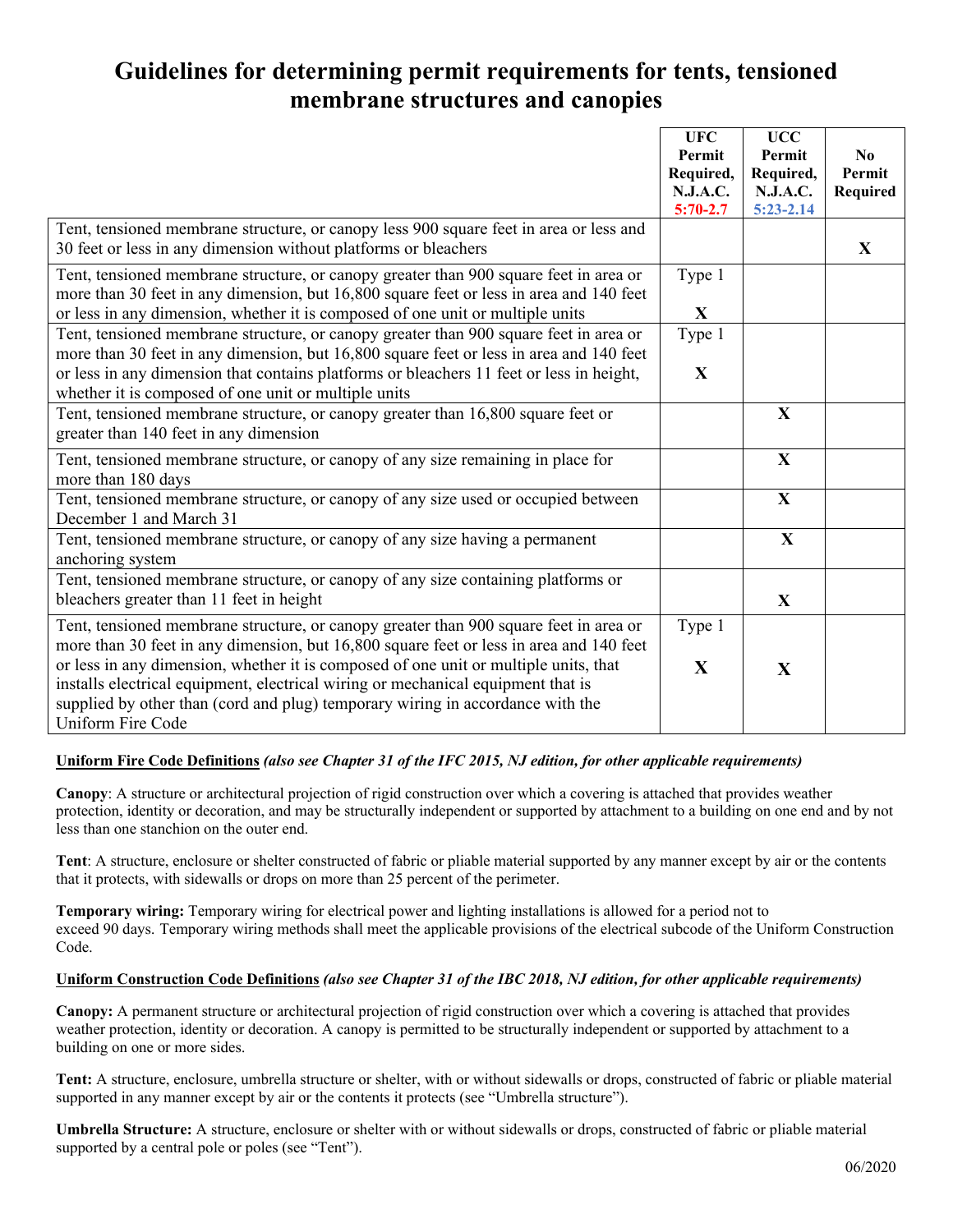**DEPARTMENT OF COMMUNITY AFFAIRS DIVISION OF FIRE SAFETY PO BOX 809 TRENTON, NEW JERSEY 08625-0809 609-633-6132 609-633-6330 (FAX)**

**Cooking Vendor, Tent, and Canopy Guidelines,** *page 1 of 2*



#### NJ UNIFORM FIRE CODE: COOKING VENDOR GUIDELINES

- The following are minimum guidelines for each cooking vendor at festivals, carnivals, etc.
- A site plan may be required by the Fire Official prior to event.

FIRE SAFETY PERMIT: Cooking vendor permits – a permit application shall be submitted through RIMS Online for each vendor for every event. N.J.A.C. 5:70-2.7(a); All cooking vendors shall be required to apply for a fire safety permit through RIMS Online, issued by the NJ Division of Fire Safety. All permits shall be made available to the fire official upon inspection.

N.J.A.C. 5:70-2.9(c)1; 1E05/1L12 Type Permit Fee \$42.00-NO CASH will be accepted-vendors shall apply and pay the permit fee through RIMS Online. Permits will not be issued unless payment is made in full. This is an application processing fee and is not refundable. N.J.A.C. 5:70-2.7(f); The fire official upon inspection may deny or revoke a permit at any time; this can be due to failure to meet the permit conditions, unabated fire code violations or unsafe conditions.

FIRE EXTINGUISHER: All cooking vendors shall supply their own fire extinguishers.

N.J.A.C. 5:70-3, 906.2; All fire extinguishers shall comply with NFPA 10/2002. All fire extinguishers shall have a valid dated inspection tag, good of one year.

N.J.A.C. 5:70-3, 904.11.5; Class K portable fire extinguishers are required for cooking with vegetable or animal oils and fats.

N.J.A.C. 5:70-3, 904.11.5.1; Class K portable fire extinguishers are required for cooking with solid fuel.

N.J.A.C. 5:70-3, 904.11.5.2; Class K portable fire extinguishers required for deep fat fryers. (See 2006 IFC-NJ for size and quantity)

#### PROPANE TANK:

N.J.A.C. 5:70-3, 3003.5.3; Propane tanks shall be secured, to prevent falling over. N.J.A.C. 5:70-3, 3801.1; Propane tanks and equipment shall comply with NFPA 58/2004.

N.J.A.C. 5:70-3, 3803.2.1; Propane tanks shall not be taken into buildings/tents, (see 2006-1 for exceptions)

Mobile Canteens & Cooking Trailers:

N.J.A.C. 5:70-4.7(g) All cooking operations that produce grease laden vapors shall be equipped with a ventilating hood, duct, and automatic fire suppression system.

N.J.A.C. 5:70-3, 904.6; Dry chemical extinguishing systems shall be maintained and inspected semi-annually as per NFPA 17/2002. N.J.A.C. 5:70-3, 904.5; Wet chemical extinguishing systems shall be maintained and inspected semi-annually as per NFPA 17A/2002. N.J.A.C. 5:70-3, 609.2; Excessive grease and residue buildup on kitchen exhaust systems, cleaning required.

#### MISCELLANEOUS:

N.J.A.C. 5:70-3, 104.3; All appliances shall be listed and labeled and approved by the fire code official. (No homemade appliances). N.J.A.C. 5:70-3, 2403.8.2; No vehicles shall be parked within 5 feet of tents or canopies. N.J.A.C. 5:70-3, 2404.15.3; Suitable barricades shall be provided to maintain a distance of 5 feet between the heat producing appliance and the public.

- Propane tanks between 4 and 40 lbs shall have an Overfill Protection Device for filling in NJ.
- Propane tanks shall be hydro tested every 12 years, and not dented or badly rusted.
- Regulator shall be in good condition and the relief valve shall face away from the public areas.
- All plastic type protective caps shall be removed from all propane tanks before operating.
- Hoses shall not be frayed or cracked, and there shall not be any type of tape on the hose.
- Hoses shall not be covered with grease and shall not be swollen.
- Hoses shall not create a tripping hazard
- Only approved lighter fluid shall be used for charcoal grills.
- Sterno warmers may be used provided the fuel containers are properly protected from being knocked over and if the fuel containers are properly enclosed within the warmer units.